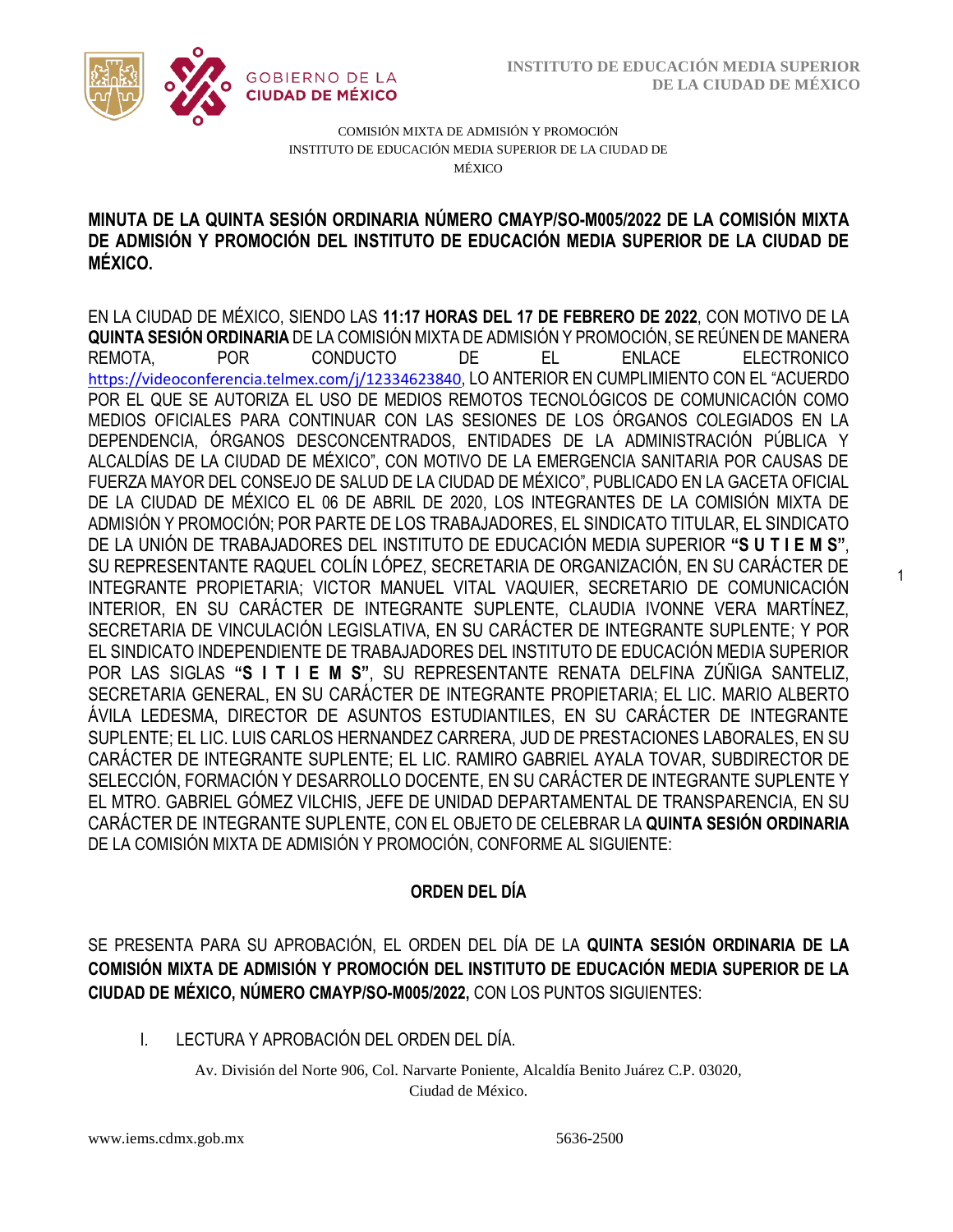

COMISIÓN MIXTA DE ADMISIÓN Y PROMOCIÓN INSTITUTO DE EDUCACIÓN MEDIA SUPERIOR DE LA CIUDAD DE MÉXICO

- II. SE PRESENTA PARA SU APROBACIÓN EL DICTAMEN **DIC-IEMS-CMAYP-008-2022.**
- III. SE PRESENTA PARA SU APROBACIÓN LA PROPUESTA DE FECHA PARA LA CELEBRACIÓN DE  **SEXTA SESIÓN ORDINARIA** DE LA COMISIÓN MIXTA DE ADMISIÓN Y PROMOCIÓN.

# **M I N U T A**

**PRIMERO.** DE ACUERDO CON LA LISTA DE ASISTENCIA DE LOS INTEGRANTES DE LA COMISIÓN, EXISTE QUÓRUM LEGAL VÁLIDO PARA LLEVAR A CABO LA QUINTA SESIÓN ORDINARIA DE LA COMISIÓN MIXTA DE ADMISIÓN Y PROMOCIÓN.

LAS PERSONAS INTEGRANTES DE LA COMISIÓN MIXTA DE ADMISIÓN Y PROMOCIÓN DEL INSTITUTO DE EDUCACIÓN MEDIA SUPERIOR DE LA CIUDAD DE MÉXICO APRUEBAN POR UNANIMIDAD, EL ORDEN DEL DÍA DE LA QUINTA SESIÓN ORDINARIA CON LOS PUNTOS SIGUIENTES:

- I. LECTURA Y APROBACIÓN DEL ORDEN DEL DÍA.
- II. SE PRESENTA PARA SU APROBACIÓN EL DICTAMEN **DIC-IEMS-CMAYP-008-2022.**
- III. SE PRESENTA PARA SU APROBACIÓN LA PROPUESTA DE FECHA PARA LA CELEBRACIÓN DE **SEXTA SESIÓN ORDINARIA** DE LA COMISIÓN MIXTA DE ADMISIÓN Y PROMOCIÓN.

**SEGUNDA. -** LOS INTEGRANTES DE LA COMISIÓN MIXTA DE ADMISIÓN Y PROMOCIÓN TOMAN CONOCIMIENTO Y APRUEBAN CON LAS DEBIDAS LIMITACIONES MARCADAS EN EL ANÁLISIS DE ESTA SESIÓN DEL DICTAMEN **DIC-IEMS-CMAYP-008-2022,** PARA TODOS LOS EFECTOS ADMINISTRATIVOS CORRESPONDIENTES.

**TERCERA.** – LOS INTEGRANTES DE LA COMISION MIXTA DE ADMISIÓN Y PROMOCIÓN TOMAN CONOCIMIENTO EL SEÑALAMIENTO PARA QUE TENGA VERIFICATIVO LA CELEBRACIÓN DE **LA SEXTA SESIÓN ORDINARIA** DE LA COMISIÓN MIXTA DE ADMISIÓN Y PROMOCIÓN EL **24 DE FEBRERO DE 2022**, A LAS **11:00 HORAS,** SE ENVIARÁ MEDIANTE CORREO ELECTRÓNICO LA INVITACIÓN DE LA MISMA.

**CUARTA. -**LOS ACUERDOS TOMADOS EN LA PRESENTE SESIÓN, SON VÁLIDOS Y SURTIRÁN SUS EFECTOS LEGALES Y JURÍDICOS EN TÉRMINOS DE LO DISPUESTO POR EL NUMERAL TERCERO, PÁRRAFO SÉPTIMO Y OCTAVO DEL "ACUERDO POR EL QUE SE AUTORIZA EL USO DE MEDIOS REMOTOS TECNOLÓGICOS DE COMUNICACIÓN COMO MEDIOS OFICIALES PARA CONTINUAR CON LAS SESIONES DE LOS ÓRGANOS COLEGIADOS EN LA DEPENDENCIA, ÓRGANOS DESCONCENTRADOS, ENTIDADES DE LA ADMINISTRACIÓN PÚBLICA Y ALCALDÍAS DE LA CIUDAD DE MÉXICO, CON MOTIVO DE LA EMERGENCIA SANITARIA POR CAUSAS DE FUERZA MAYOR DEL CONSEJO DE SALUD DE LA CIUDAD DE MÉXICO", PUBLICADO EN LA GACETA OFICIAL DE LA CIUDAD DE MÉXICO EL 06 DE ABRIL DE 2020.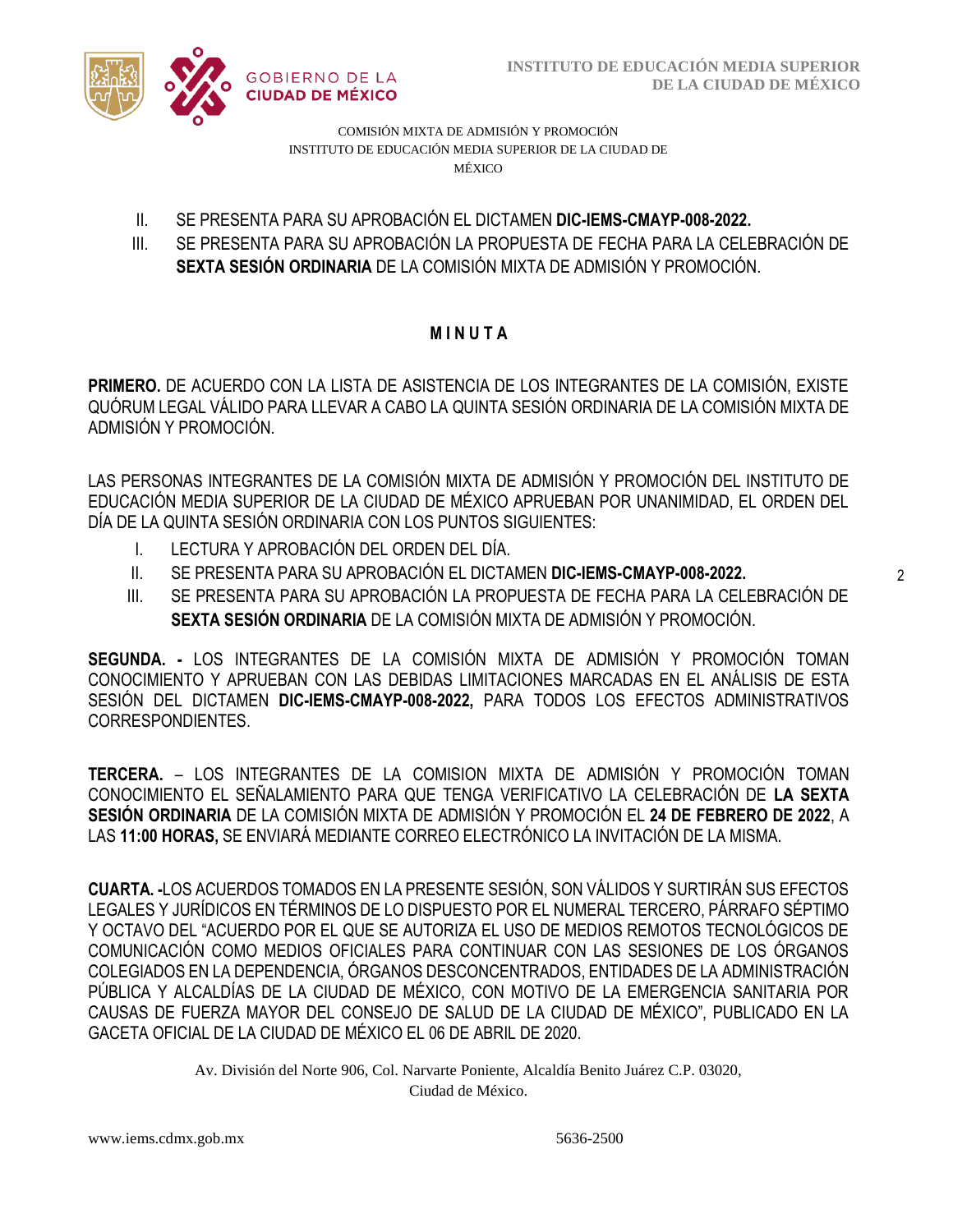

COMISIÓN MIXTA DE ADMISIÓN Y PROMOCIÓN INSTITUTO DE EDUCACIÓN MEDIA SUPERIOR DE LA CIUDAD DE MÉXICO

**QUINTA. -** LOS INTEGRANTES DE LA COMISIÓN EXPRESARON SU CONSENTIMIENTO, LA QUE SURTIRÁ  CONFORMIDAD CON EL NUMERAL CUARTA DE LA PRESENTE MINUTA, Y LAS FIRMAS AUTÓGRAFAS DE LOS EFECTOS LEGALES A PARTIR DE SU PUBLICACIÓN EN LA PÁGINA OFICIAL DEL INSTITUTO DE QUE EN ELLA INTERVINIERON SE ASENTARÁN UNA VEZ TERMINADA LA EMERGENCIA SANITARIA.

**---------------ESTE DOCUMENTO SE FIRMA SIENDO LAS 20:17 HORAS DEL 17 DE FEBRERO DE 2022------------- -----------------------------------------------------------------------------------------------------------------------------------------------------------** 

## **FIRMAN LAS PARTES POR PARTE DE LOS TRABAJADORES DEL IEMS**

**RAQUEL COLÍN LÓPEZ RENATA DELFINA ZÚÑIGA SANTELIZ**

INTEGRANTE PROPIETARIA

SECRETARIA DE ORGANIZACIÓN DEL SINDICATO DE LA UNIÓN DE TRABAJADORES DEL INSTITUTO DE EDUCACIÓN MEDIA SUPERIOR (SUTIEMS)

INTEGRANTE PROPIETARIA

SECRETARIA GENERAL DEL SINDICATO INDEPENDIENTE DE TRABAJADORES DEL INSTITUTO DE EDUCACIÓN MEDIA SUPERIOR (SITIEMS)

**CLAUDIA IVONNE VERA MARTÍNEZ VÍCTOR MANUEL VITAL VAQUIER**

INTEGRANTE SUPLENTE

SECRETARIA DE VINCULACIÓN LEGISLATIVA DEL SINDICATO DE LA UNIÓN DE TRABAJADORES DEL INSTITUTO DE EDUCACIÓN MEDIA SUPERIOR (SUTIEMS)

INTEGRANTE SUPLENTE

SECRETARIO DE COMUNICACIÓN INTERIOR DEL SINDICATO DE LA UNIÓN DE TRABAJADORES DEL INSTITUTO DE EDUCACIÓN MEDIA SUPERIOR (SUTIEMS)